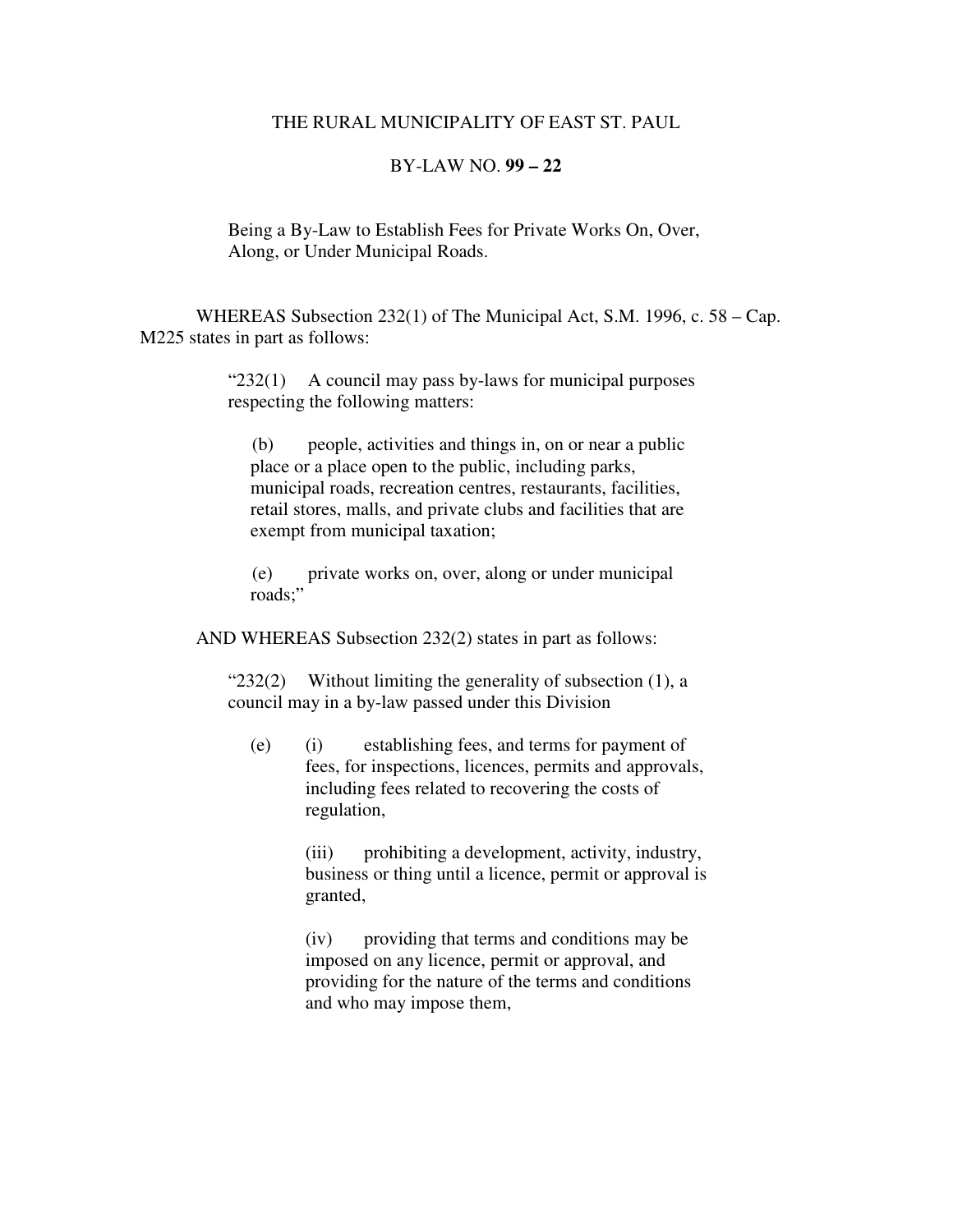(v) providing for the duration of licences, permits and approvals and their suspension or cancellation or any other remedy, including undertaking remedial action, and charging and collecting the costs of such action, for failure to pay a fee or to comply with a term or condition or with the by-law or for any other reason specified in the by-law, and

(vi) providing for the posting of a bond or other security to ensure compliance with a term or condition;

 (f) except where a right of appeal is already provided in this or any other Act, provide for an appeal and the body that is to decide the appeal, and related matters;"

 AND WHEREAS the Council of the Rural Municipality of East St. Paul deems it advisable to establish fees for certain private works on, over, along or under municipal roads;

 NOW THEREFORE, the Council of the Rural Municipality of East St. Paul in session duly assembled, enacts the following:

- 1. THAT the fees, charges and security payable to the Rural Municipality of East St. Paul for certain private works on, over, along or under municipal roads be approved as set out in Schedule "A" attached hereto.
- 2. THAT this by-law become effective January 1, 2000.

 DONE AND PASSED by the Council of the Rural Municipality of East St. Paul, in Council duly assembled in East St. Paul, in Manitoba, this  $9<sup>th</sup>$  day of November, A.D. 1999.

> Originally Signed By Phil Rebeck Reeve

Originally Signed By Ernie Epp Chief Administrative Officer

Read a first time this  $28<sup>th</sup>$  day of October, A. D. 1999.

Read a second time this  $9<sup>th</sup>$  day of November, A. D. 1999.

Read a third time this  $9<sup>th</sup>$  day of November, A. D. 1999.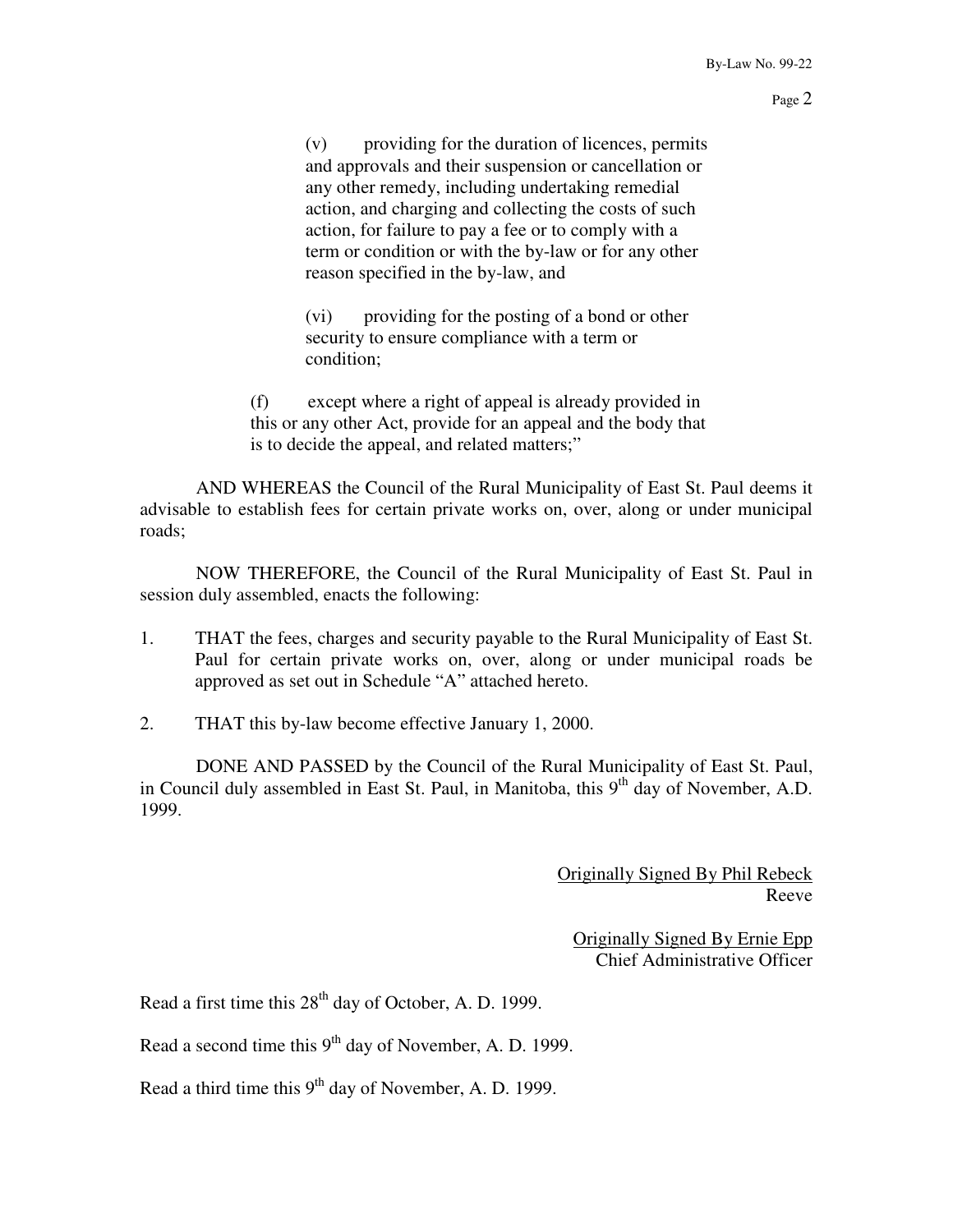# SCHEDULE "A" TO BY-LAW NO. 99-22

Fees, charges and security for approaches and cuts to be set as follows:

## 1. **Approaches:**

Residential:

|                          | Fee     |
|--------------------------|---------|
| Regular Permit           | \$80.00 |
| Non-Conforming Surcharge | \$75.00 |

 Where an approach permit is applied for after construction has commenced, the Applicant shall pay a fee equal to three times the regular fee applicable to the permit.

# 2. **Roadway Area Cuts**

| <b>Cut Permit</b>             | <b>Fee</b><br>\$65.00 | \$00.00                                     | <b>Refundable Security Deposit</b>                                 |
|-------------------------------|-----------------------|---------------------------------------------|--------------------------------------------------------------------|
| Latent Sinkage                | \$5.00                | Per square meter area (4 sq. metre minimum) |                                                                    |
| Concrete Roadway<br>Cut       |                       |                                             | \$143.00 Per square meter area $(2 \text{ sq.})$<br>meter minimum) |
| <b>Asphalt Roadway</b><br>Cut |                       |                                             | \$75.00 Per square meter area $(2 \text{ sq.})$<br>meter minimum)  |
| Gravel Roadway<br>Cut         |                       | \$140.00                                    |                                                                    |
| <b>Sidewalk Cuts</b>          |                       |                                             | \$92.00 Per square metre $(3 \text{ sq.})$<br>meter minimum)       |
| Curb Cuts                     |                       |                                             | \$112.00 Per square meter $(2 \text{ sq.})$<br>meter minimum)      |
| <b>Boulevard Cuts</b>         |                       |                                             | \$16.25 Per square meter (4 sq.<br>meter minimum)                  |

At the time of application, the Applicant shall provide the minimum refundable security deposit to the Municipality for the intended work. When the work is carried out, the Municipality may require the Applicant to provide refundable